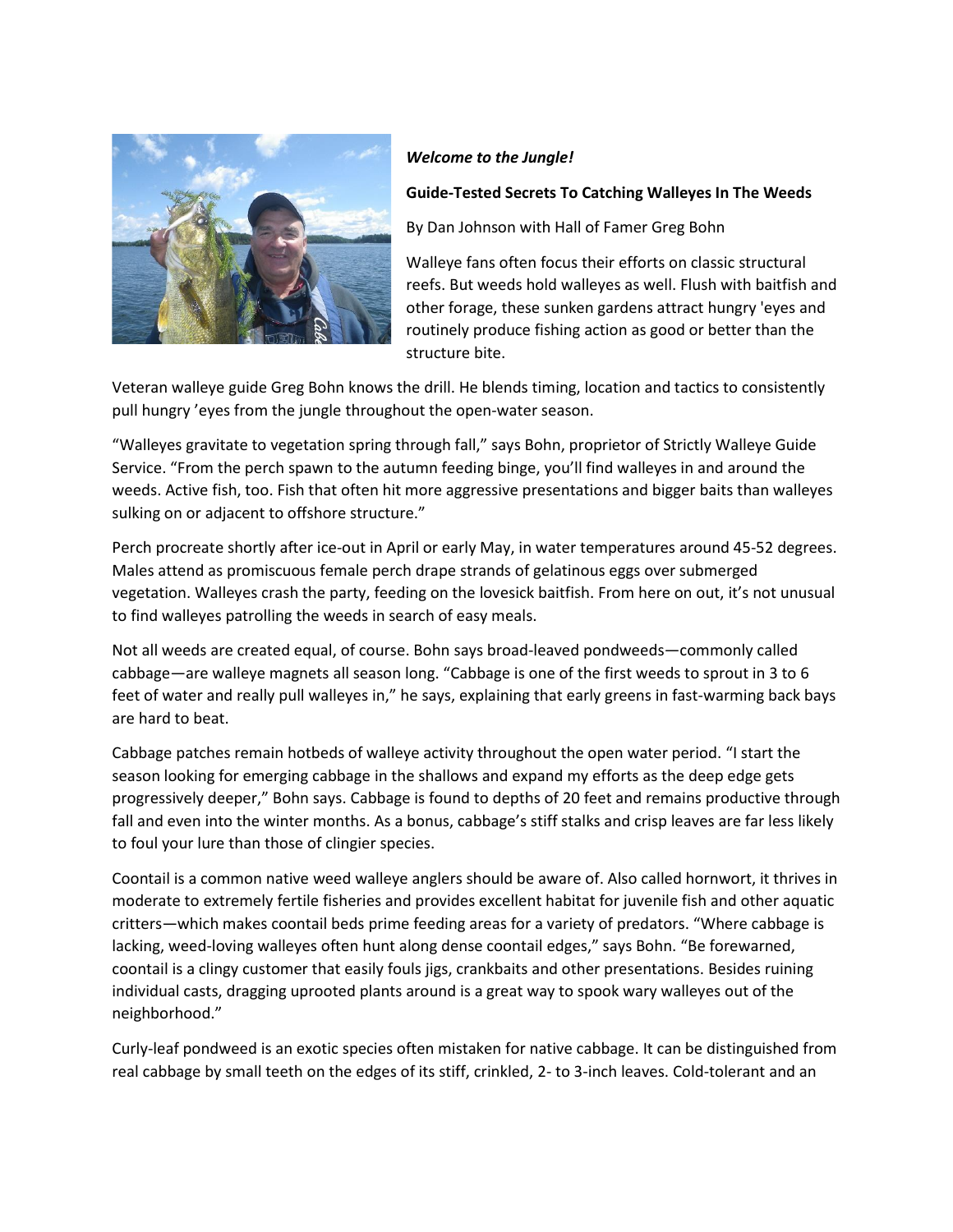early sprouter, pondweed can provide some of the season's first weed cover. This is especially true in areas where snow cover was light or missing during winter, such as beneath an ice road.

Pondweed can grow in thick stands that impede boat traffic and are difficult to fish. It typically reaches the surface in early summer and dies off shortly after. In hot, calm weather, massive pondweed die-offs can cause fish kills. However, where oxygen levels remain hospitable when pondweeds fall, savvy anglers can swoop in and target walleyes that were hard to reach when the weeds were living.

Eurasian watermilfoil is another aquatic exotic that forms dense stands that are tough to fish with all but the most weedless presentations. Punching heavy weights through the canopy to reach fish cruising open water below is popular with bass anglers. But walleye anglers tend to favor the edges of—and pockets within—smaller, more manageable stands of milfoil.

Bulrushes, often called reeds, can also hold walleyes—particularly during periods of peak baitfish use such as the shiner spawn. Typically found in shallow water, these leafless perennials are easily identified by their slender stems. "In dark, stained lakes with little other vegetation, walleyes often gravitate to reed beds in 3 to 5 feet of water," Bohn adds.



## *Ways of the Weeds*

At any given moment, certain areas of a weedbed will hold more walleyes that others. Along with forage abundance, environmental conditions help determine walleye location in weeds. "Walleyes are more likely to lurk just outside weedlines or cruise the tops of submerged weedbeds when the surface is choppy," Bohn says. "They typically tuck into shadowy edges and deeper in the bed when it's calm and sunny. Early in the season, however, walleyes often hold in open pockets and along inside weed edges to soak up spring sunshine."

Don't overlook the inside or shallow weed edge, especially in windy weather or low-visibility conditions such as low light, stained water or suspended sediments. Even in summer, hungry walleyes aren't shy about raiding the shallow edge when conditions favor a feeding foray. Likewise, pay attention to isolated weed growing beyond the deep edge. "Walleyes love these isolated stands but most anglers miss them," Bohn says.

A variety of presentations will catch weed walleyes. Slow-trolling spinner rigs a cast-length behind the boat is simple and deadly. Crankbaits and small spinnerbaits are weed wonders as well. But to connect clients with the most weed fish possible, Bohn typically relies on jigs—either casting and retrieving or suspending them beneath slip bobbers.